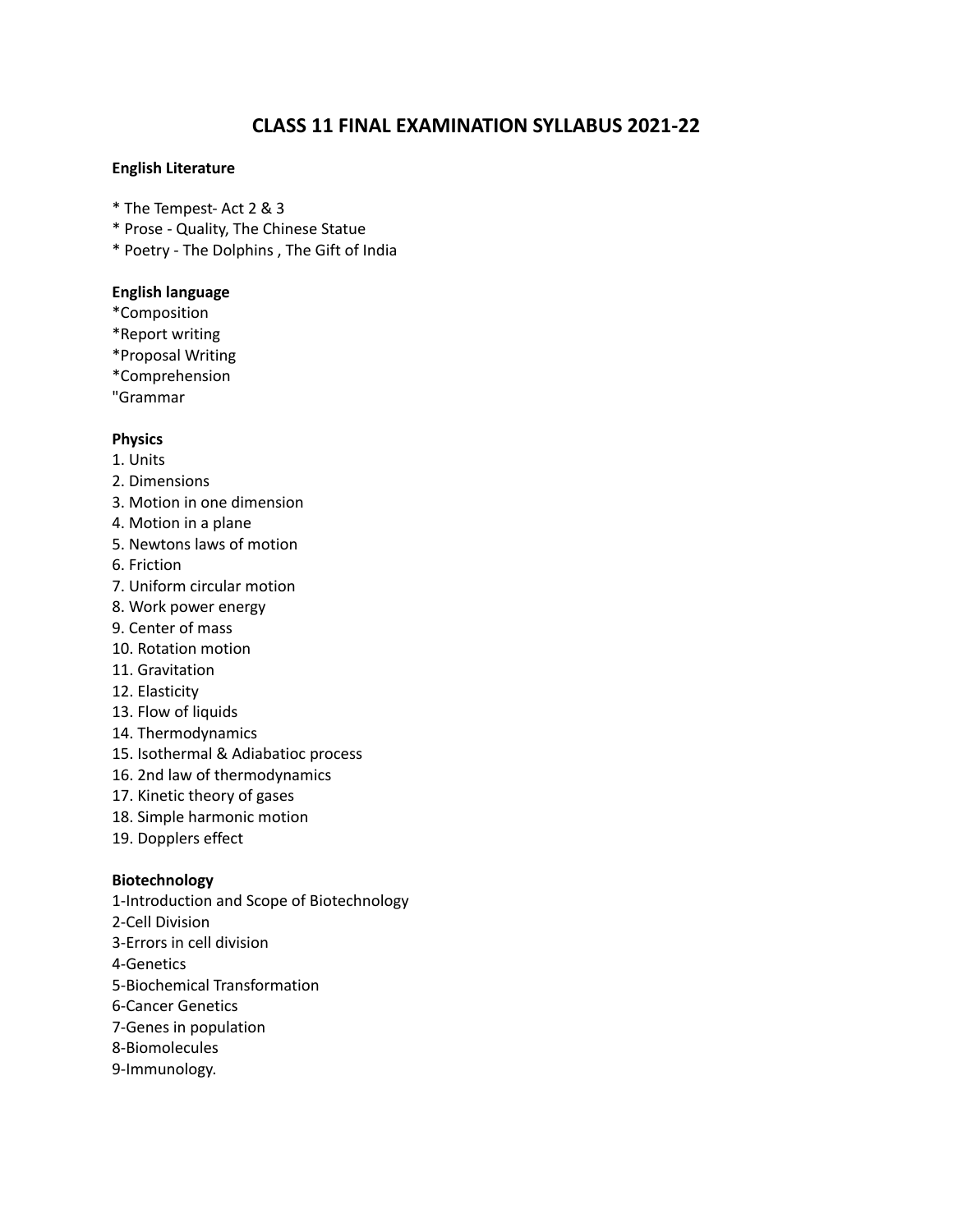### **Biology**

 Plant Kingdom Animal kingdom Morphology of flowering plant Anatomy of flowering plant Structural Organisation in animals (animal tissues) Biomolecules Photosynthesis in higher plants Respiration in plants Digestion and absorption Breathing and exchange of gases Body Fluids and circulation Excretory products and their elimination Locomotion and movement Neural control and coordination pChemical coordination and integration

### **Chemistry**

- 1. Structure of Atom
- 2. Classification of Elements and Periodicity iproperties
- 3. Chemical bonding and Molecular Structure
- 4.States of Matter
- 5. Chemical
- Thermodynamics
- 6. Equilibrium
- 7.Redox Reactions
- 8.s Block Elementsgeneral trend in properties only
- 9. p- Block Elementsgeneral trend in properties only
- \*\* Compounds..
	- \* sodium carbonate
	- \* Plaster of Paris
	- \* Diborane
	- \* Hydrogen Peroxide
- 10.Organic chemistry.. Some basic principles and technique
- 11. Hydrocarbons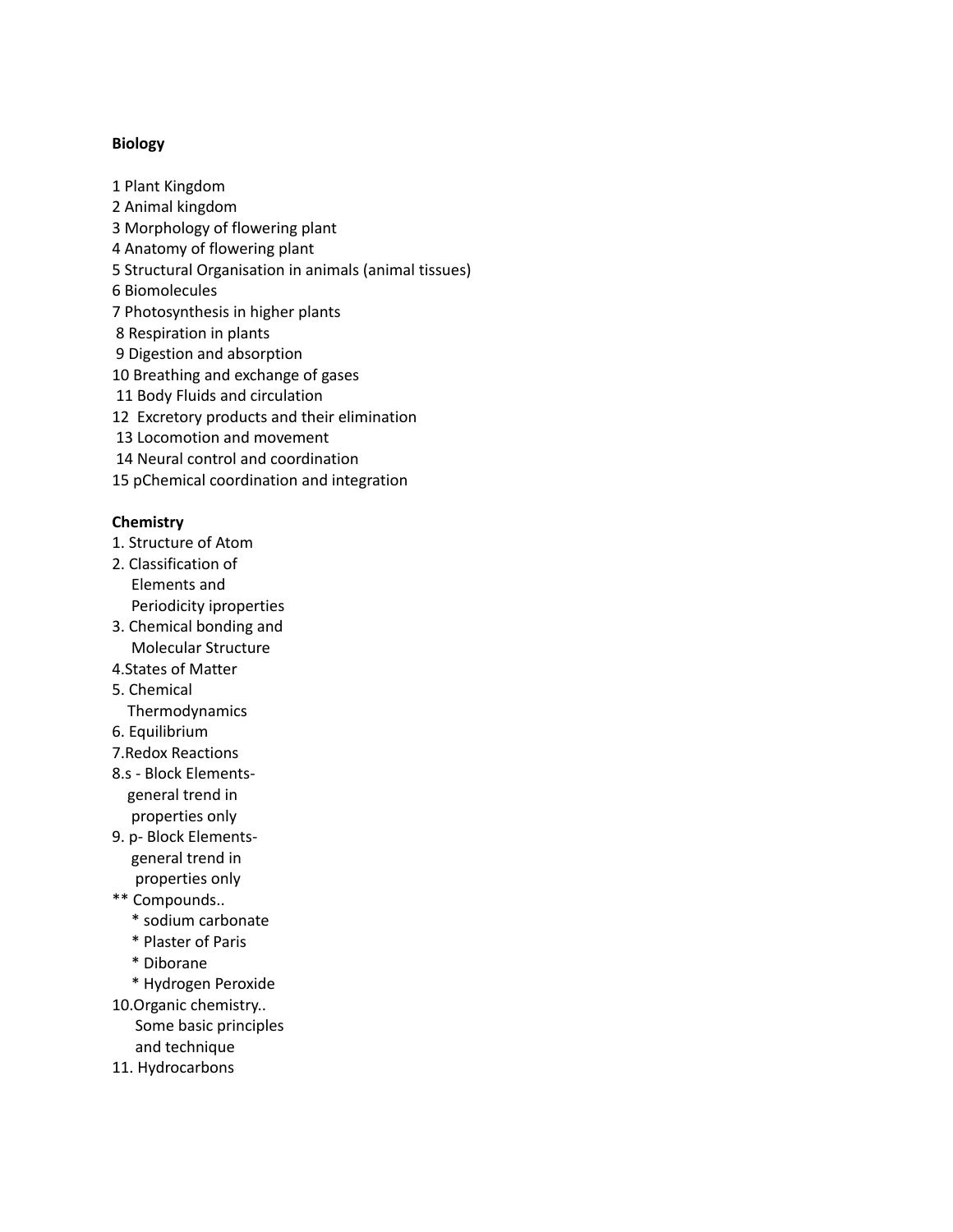### **Computer Science**

- 1. Revision of class 10th programming
	- \* Chapter 1 and 3
- 2. Data Representation
	- \* Number systems
	- \* Conversions
	- \* Binary arithmetic
- 3. Chapter 14 (Arrays and library methods with flow of control)
	- \* S.d.a and d.d.a
	- \* Library methods
- 4. Chapter 12 (Function : Recursion)
- 5. Boolean Algebra (Propositional logic) And hardware
- 6. File Handling

### **Mathematics**

- \*Chapter 2\*. Relation & Functions Ex 2.2 to Ex 2.4
- \*Chapter 3\* Trigonometry
- \*Chapter 5\* Complex Number Ex 5.1 & 5.3
- \*Chapter 7\* Linear Inequality Ex 7.4 & 7.5
- \*Chapter 8\* Permutations & Combinations
- \*Chapter 9\* Binomial Theorem
- \*Chapter 10\* G.P. onwards
- \*Chapter 11\* Straight Lines Ex 11.1 to 11.9
- \*Chapter 12\* Circles Ex 12.1 to 12.3
- \*Chapter 13\* Limits & Derivatives
- \*Chapter 15\* Probability
- \*Chapter 14\* Statistics
- (Mean, median Mode Of grouped data)

### **\*Section B\***

- \*Chapter 1\* Conic Sections
- \*Chapter 2\* 3D
- **\*Section C\***
- \*Chapter 2\* Correlation Analysis
- \*Chapter 3\* Index Numbers & Moving Averages

### **Economics**

Basic concepts of economics. Basic problems of an economy. Types of Economies Parameters of development. Planning and economic development. Structural changes in Indian economy after liberalisation. The problem of poverty in India. Profile of indian agriculture Human Capital formation in India. unemployment in India. Measures of central value. correlation.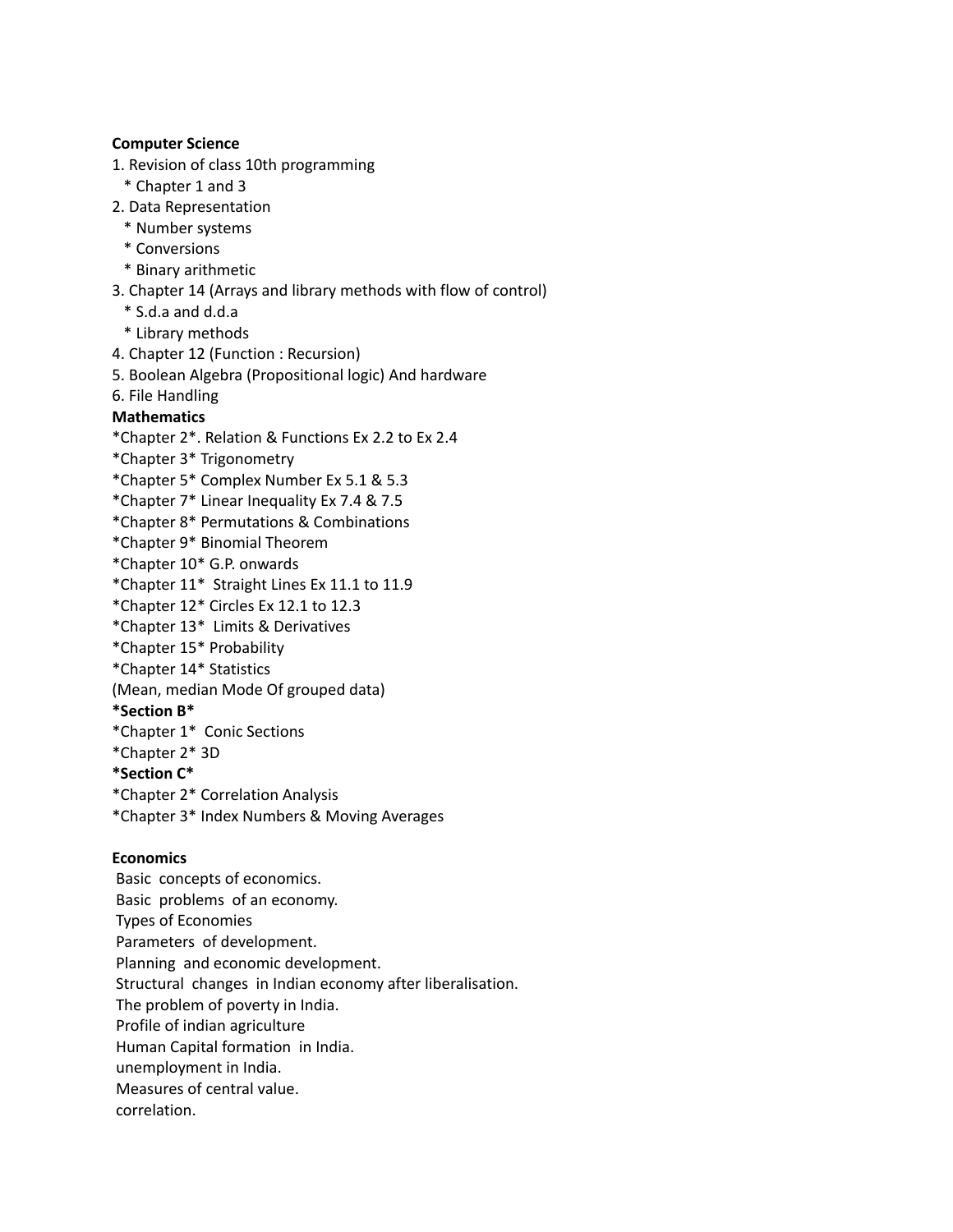Index number.

**Accounts**

Accounting terms, Capital and Revenue income and expenditure, GAAP and Provisions and Reserves Journal/Ledger

Cash Book Triple Column

Rectification of Errors

Bills of Exchange

Depreciation

Final Accounts with adjustments

## **Commerce**

Classification of human activities

Nature and objectives of business

Introduction to business organisations

Sole trader

Partnership

Joint stock company

Formation of a company

Cooperative organisation

E business and outsourcing

Stock exchange

Wholesale trade

Retail trade

Procedure and documents used in home trade

Nature and scope of foreign trade

Export trade

Import trade

Business risk and insurance

# **Hindi**

व्याकरण **-** 1- अपठित गदयांश 2- नि बन्ध 3- महुावरे 4- वाक्य शद्ुधि काव्य मंजरी -1- एक फूल की चाह 2- आ: धरती कि तना देती है 3- नदी केद्वीप 4-जाग तुझको दूर जाना है गदय संकलन -1- शरणागत 2- सती 3- आउट साइडर 4- क्या निराश हुआ जाय ? सारा आकाश -(उपन्यास) पूर्वार्द्ध : अध्याय 4 से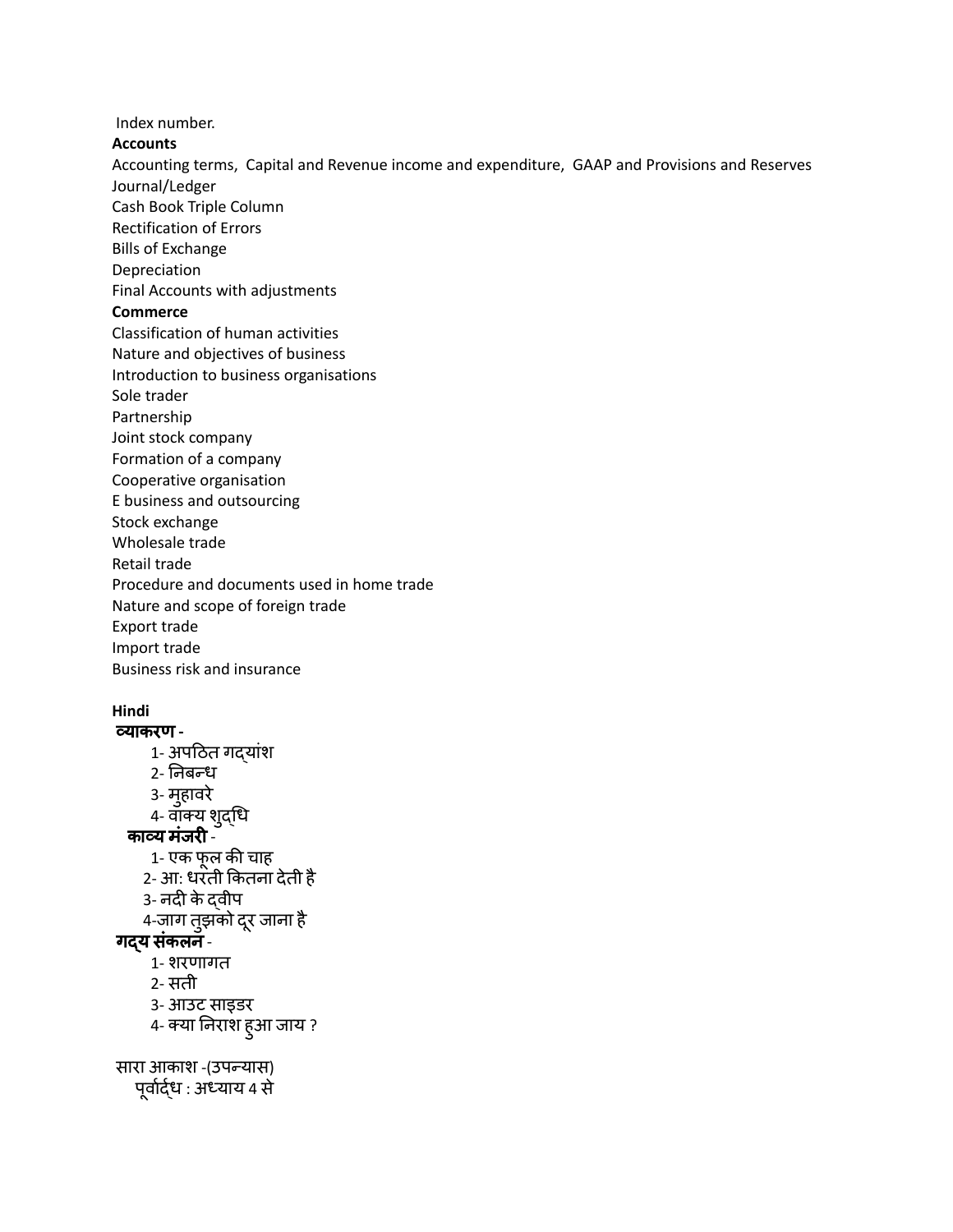### **History**

Unit : Growth of Nationalism

Unit : Emergence of the Colonial Economy

Unit : Protest Movements against Colonial Rule

Unit: Gandhian Nationalism (1916-22)

Unit : Gandhian Nationalism (1927-1934)

Unit : Impact of the second phase of industrialization in Europe during the late 19 th and early 20th centuries

Unit : World War 1

Unit : Peace Settlements after World War 1 and the establishment of the League of Nations Unit: Rise of Nazism : Germany (1933-39)

Unit: Rise of Militarism: Japan (1919-37)

### **Political science**

- 1. Political Ideologies
- 2. Sovereignty
- 3. Law
- 4. Liberty
- 5. Equally
- 6. Justice
- 7. Regional Cooperation
- 8. The Non-aligned Movement

### **Psychology**

Chapter 1- What is Psychology

- Chapter 2- Methods in Psychology
- Chapter 3- Sensation,Attention and Perception
- Chapter 4- Learning
- Chapter 5- Remembering and forgetting
- Chapter 6- Thinking
- Chapter 7- Motivation and Emotions.

### **Geography**

Unit -2 - Principles of Physical Geography

Unit - 3 - Atmosphere (Only Winds and Atmospheric Moisture )

- Unit -4 The Realms of Water
- Unit -5 Biosphere
- Unit -6- World Climatic Types
- Unit- 7- Man Environmental Interaction

MAP- Plateaus, Water bodies, Ocean Currents, Island , Climatic Region

### **Physical Education**

1 Individual Aspects And Group Dynamics

2 Effects Of Physical Exercise On Human Body

Systems

3 Nutrition, Weight Control And Exercise

4 Physical Fitness And Wellness

5 Games And Sports- A Global Perspective.

Rules and regulations of Football, Hockey, Basketball, Badminton, Swimming, Cricket , Tennis and their Interpretations.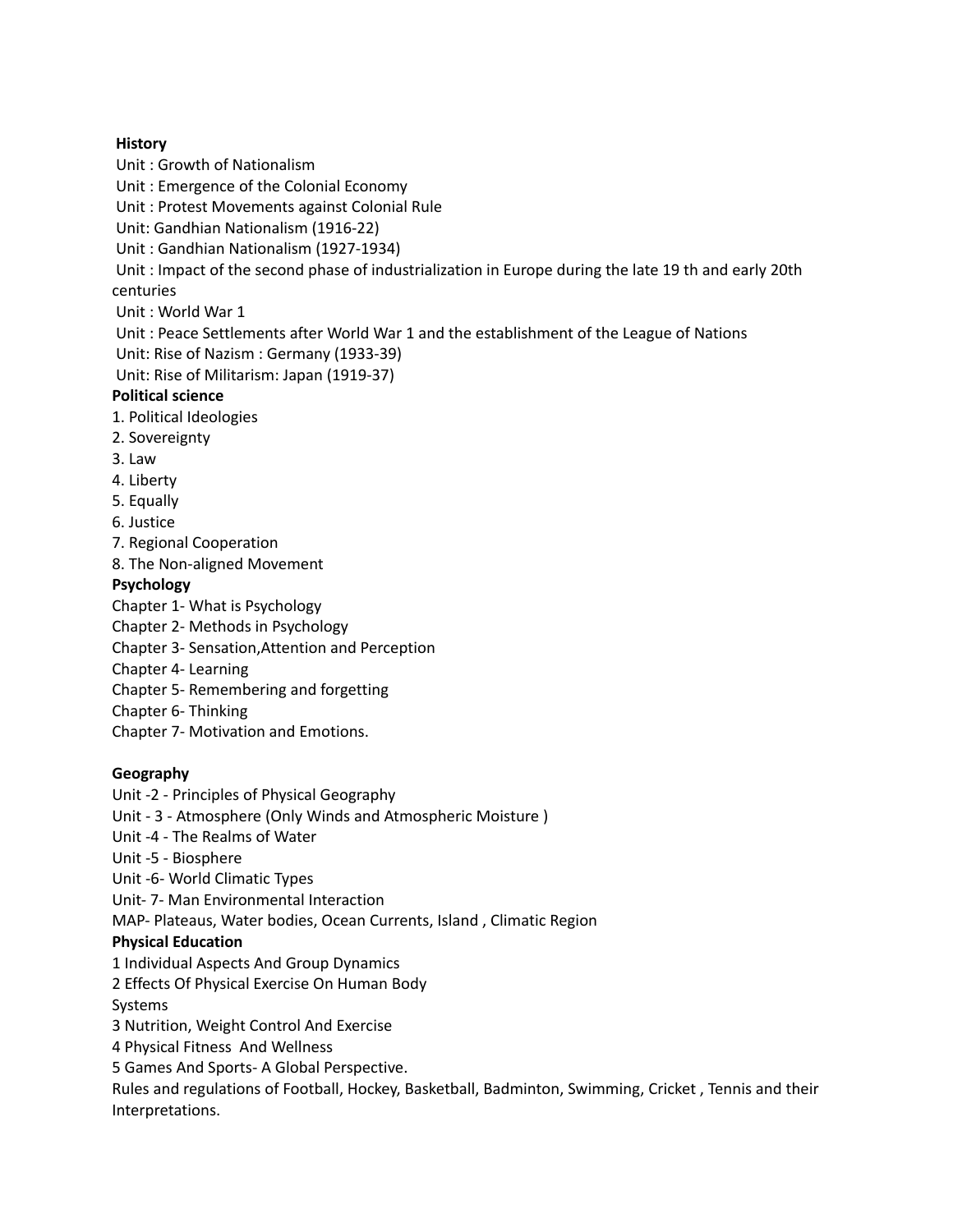#### **Legal Studies**

Unit 2 - Law and Jurisprudence

Meaning of the term Law and Jurisprudence, Schools of thought- Natural, Historical, Positivist, Realist and Sociological Schools of law; Understanding Civil and Criminal Law in contrast; Different facets of the term Constitution; International Community of Nations, Sources of Law.

Unit 3 - Concept of Legal Personality

Natural Person and Artificial (Legal) Person; Capacity of holding Legal Rights and Duties; Legal Personality beyond Human Beings - Idol, State, Animals, Deceased Human Being, Unborn Child.

#### Unit 4 - Criminal Law and Procedure

Difference between Substantive and Procedural/Adjective Law; The most prevalent Criminal Justice Administration Systems in the World- Adversarial and Inquisitorial; Hierarchy of Criminal Courts; Indian Penal Code (IPC) - Definitions, kinds of offences; Offences against Women, Offence against Property in Indian Penal Code (IPC); Juvenile Justice Act - Definitions and a few provisions.

Unit 5 - Civil Law and Procedure

Codified and Uncodified Law, Law of Torts, Contract; Specific Relief Act; Consumer Protection Act; General Civil Procedure; Institution of a Civil Suit; Territorial, Pecuniary and Subject-matter jurisdictions; Injunctions; Summary Suits; Order and Decree passed in a Civil Suit, Judgement; Plaint and Written Statement; Hierarchy of Civil Courts.

#### Unit 6 - Family Law

Connotations of Marriage; Ceremonies of Marriage; Void and Voidable Marriage;